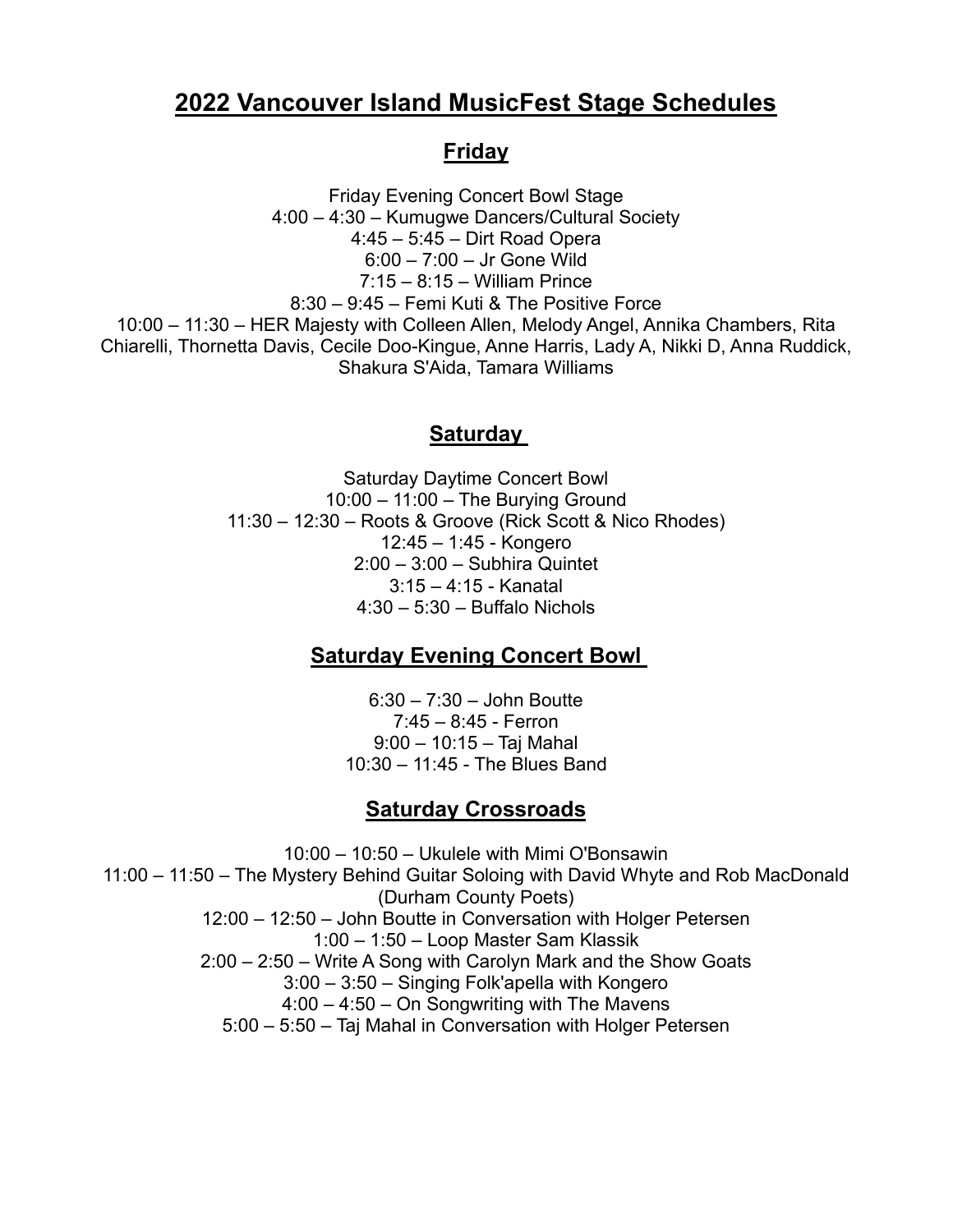#### **Saturday Woodland**

10:00 – 10:50 – Nathan Senner 11:00 – 11:50 – Mary Garnett Edwards 12:00 – 12:50 – John Smith 1:00 – 1:50 – Jack Semple 2:00 – 2:50 – Quote The Raven 3:00 – 3:50 – Saltwater Hank 4:00 – 4:50 – Haley Heynderickx 5:00 – 5:50 - HuDost

#### **Saturday Grierson**

10:00 – 11:15 – Songs From Pandemia with Linda McRae, JR Gone Wild, Carolyn Mark & The Show Goats, Quote The Raven, Mark Wonneck, Dirt Road Opera 11:45 – 1:15 – Wi Walsga'makw (All Tribes Together) with Chief Wedlidi Speck, Kumugwe Cultural Society, Kanatal, William Prince, Leonard Sumner, Mimi O'Bonsawin, Ferron, Saltwater Hank 1:30 – 2:45 – View From Today with The Mavens, Melody Angel, John Smith, Haley Heynderickx, Buffalo Nichols 3:15 – 4:30 – Songs From A Hat with Treasa Levasseur, Jeff Plankenhorn, Stone Poets, Big Little Lions, Lee Roy Stagger, Shakura S'Aida 5:00 – 6:15 – Groove Is The Common Ground with Durham County Poets, Subhira Quintet,

Nikki D, Golosa la Orquesta, Ann Harris

#### **Saturday Grassy Knoll**

10:00 – 11:00 – Heartwood 11:15 – 12:15 – HALF/ASIAN & Amy the CODA 12:30 – 1:30 – Corwin Fox & The Cumberland Brothers 1:45 – 2:45 – The Burning Hell 3:00 – 4:00 – Swingin' Country Dance Kings 4:15 – 5:15 – Sam Klassik 5:30 – 6:30 – Dave Kelly & Paul Jones Concert

#### **Saturday Barn**

10:00 – 11:15 – Great Guitars with Melody Angel, Meredith Axelrod, Jeff Plankenhorn, Dave Kelly, Jack Semple, Swingin' Country Dance Kings 11:45 – 1:00 – Opening Songs & Encores with Colleen Brown, Heartwood, Shaye Zadravec, HuDost, Stone Poets 2:00 – 3:00 – Mark Narmore with Andreas Werner in Concert 3:15 – 4:30 – Celebrated Coots of Roots with Jim Byrnes, Ferron, Linda McRae, Rick Scott 5:00 – 6:15 – Story Songs with Kim Beggs, The Burning Hell, Mark Wonneck, Corwin Fox and The Cumberland Brothers, Terra Spencer, Big Little Lions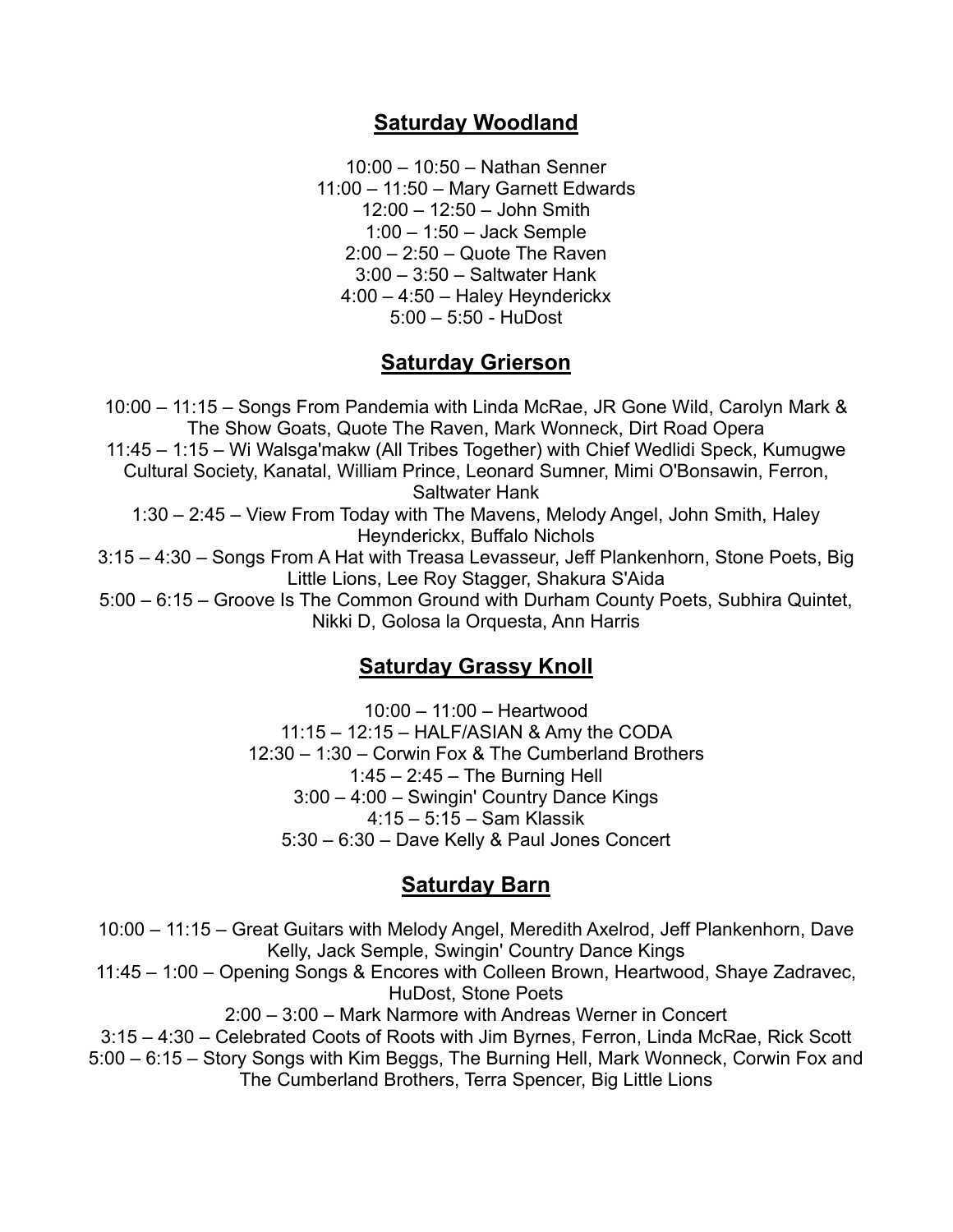### **Sunday**

Sunday Daytime Concert Bowl 10:00 – 11:15 – Faith! With John Boutte, Funky Chester Rhythm Section, The Legendary Ingramettes, Melody Angel, Nikki D, Anne Harris, Shakura S'Aida 11:30 – 12:30 – Gracenotes Women's Choir 12:45 – 1:45 – The Mavens (Shari Ulrich, Lynn Miles, Susan Crowe) 2:00 – 3:00 – Colleen Brown Sings the Joni Mitchell Songbook 3:15 – 4:15 – Carolyn Mark & The Show Goats 4:30 – 5:30 – Golosa La Orquesta

### **Sunday Evening Concert Bowl**

6:00 – 7:15 – MusicFest Old Time Radio Show with Jim Byrnes, Dirt Road Opera, Linda McRae, Swingin' Country Dance Kings, Diamond Joe & Penny White, Shaye Zadravec 7:30 – 8:45 – Matt Andersen 9:00 – 10:30 – Family South with AJ Croce, Funky Chester Rhythm Section, Sherman Holmes, The Legendary Ingramettes, Vaneese Thomas, 10:45 – 11:45 – Durham County Poets

### **Sunday Crossroads**

11:30 – 12:20 – Dulcimer Workshop with Roots & Grooves 12:30 – 1:20 – Write A Song with Corwin Fox 1:30 – 2:20 – Guitar Licks & Tricks with Jack Semple 2:30 – 3:20 – Harmony Singing with Stone Poets 3:30 – 4:20 – Taiwanese Life and Music with Kanatal 4:30 – 5:30 – Paul Jones and Dave Kelly in Conversation with Holger Petersen

### **Sunday Woodland**

11:30 – 12:20 – Kim Beggs 12:30 – 1:20 – Mark Wonneck 1:30 – 2:20 – Shaye Zadravec 2:30 – 3:20 – Terra Spencer 3:30 – 4:20 – Meredith Axelrod 4:30 – 5:20 – Leonard Sumner